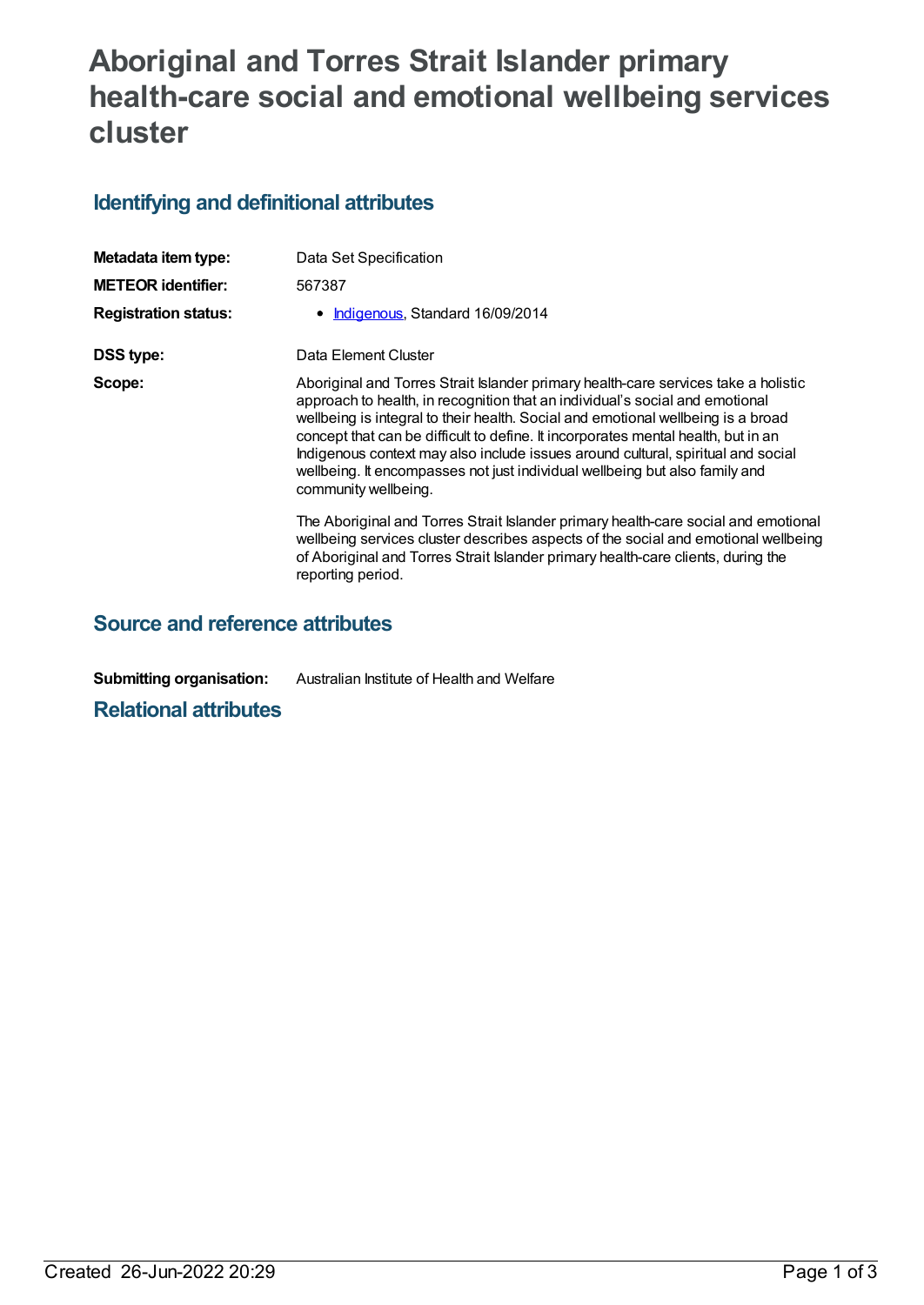**Implementation in Data Set**

**Aboriginal and Torres Strait Islander primary health-care services** [DSSIndigenous,](https://meteor.aihw.gov.au/content/561170) Superseded 07/12/2017

*Implementation start date:* 01/06/2010

*Implementation end date:* 30/07/2011

Aboriginal and Torres Strait Islander primary health-care services [DSSIndigenous,](https://meteor.aihw.gov.au/content/664757) Superseded 07/12/2017

*Implementation start date:* 01/06/2008

*Implementation end date:* 30/07/2009

Aboriginal and Torres Strait Islander primary [health-care](https://meteor.aihw.gov.au/content/664877) services DSS [Indigenous](https://meteor.aihw.gov.au/RegistrationAuthority/6), Standard 07/12/2017

*Implementation start date:* 01/07/2011

*Implementation end date:* 30/06/2012

Aboriginal and Torres Strait Islander primary [health-care](https://meteor.aihw.gov.au/content/664859) services DSS [Indigenous](https://meteor.aihw.gov.au/RegistrationAuthority/6), Superseded 07/12/2017

*Implementation start date:* 01/07/2009

*Implementation end date:* 30/06/2010

**Metadata items in this Data Set Specification** Show more detail